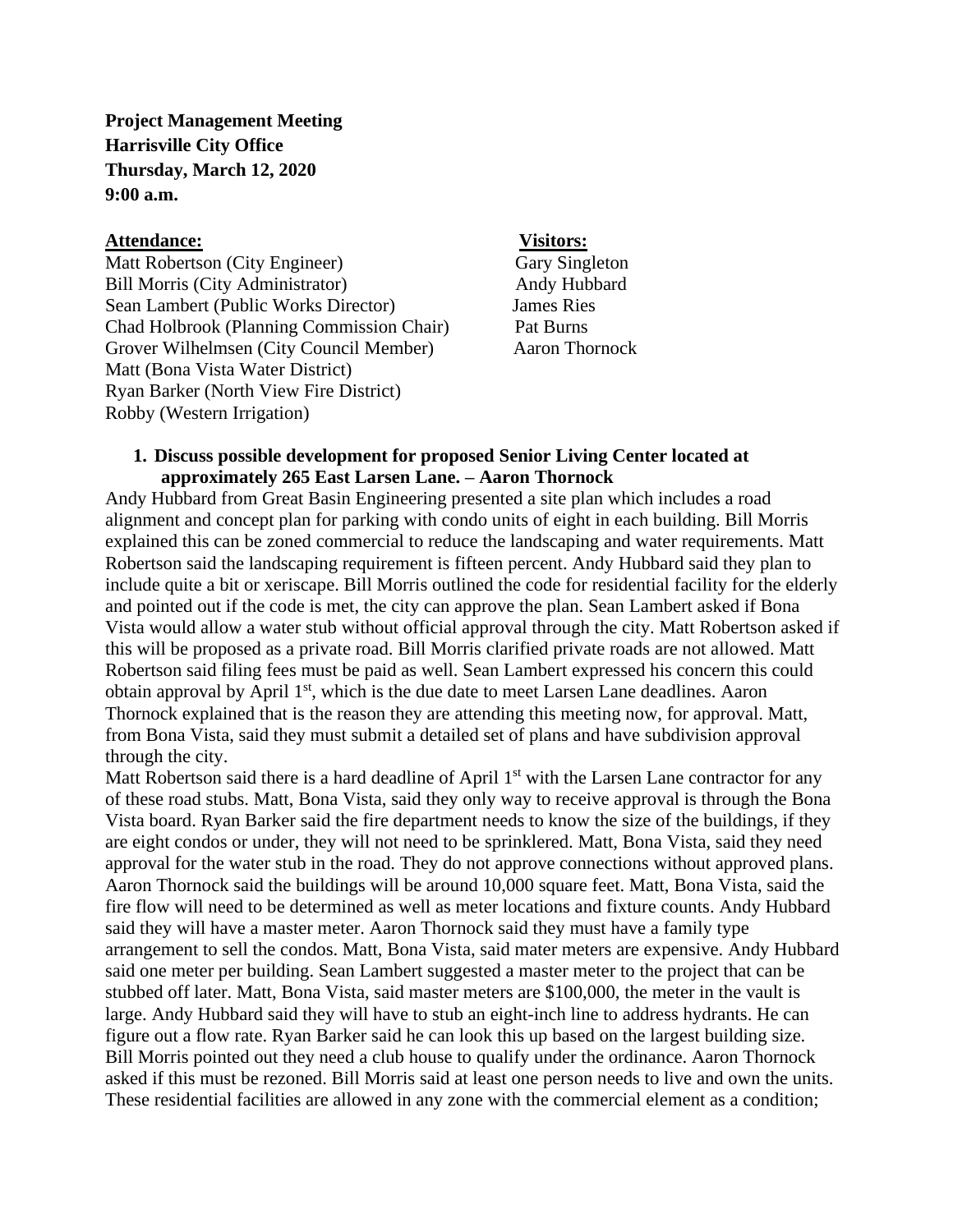the club house meets that need. He said Bona Vista is the major issue.

Andy Hubbard asked if the sewer needs to be pumped. Sean Lambert said the sewer on Larsen Lane is owned by Ogden City. Matt Robertson pointed out the sewer options. Matt, Bona Vista, asked if they want to move forward without addressing the sewer issues. Andy Hubbard said he can stub the sewer and run private sewer lines with pumps. Sean Lambert said this would be a private pump system. Andy Hubbard said the HOA would manage the private pumps, he would gravity feed the majority. Matt, Bona Vista, said that must be eighteen inches down. Robby, Western Irrigation, said he does not know where the manhole is to run across Larsen Lane

into a pond or tank, if the irrigation comes off of Larsen Lane. Discussion about a man hold on 700 North that has a head gate coming down from Washington Blvd. The drainage runs down the back side. With this being a commercial element, there are not the same secondary water requirements.

Bill Morris suggested including the parking. Andy Hubbard asked for the parking ratio. Bill Morris said they need to include the required amount of handicapped parking. Matt, Bona Vista, gave the associated Bona Vista fees. Andy Hubbard said they will move as quickly as possible. Matt Robertson asked what will happen to the David Brown house. Andy Hubbard said this will be demolished. Matt Robertson said Aaron Thornock would have to pay the Larsen Lane contractor, if they intend for them to do the stub work. Matt, Bona Vista, said this will be very difficult to accomplish in such a short time frame. Matt Robertson said they will need sewer approval from Ogden City and there will be a five-year moratorium on the road once Larsen Lane construction is complete.

# **2. Discussion on possibly creating additional lot in Country Comfort Subdivision. – Gary Singleton**

Gary Singleton explained he is lot 15 of Country Comfort Subdivision. He would like to purchase some property from Boyd Fife to build a pole barn. He pointed out the existing property line. He would also like to run all of the utilities to the barn and build a guest house with a garage. Sean Lambert pointed out the guest house would have to tie into the existing home. Gary Singleton asked what constitutes a connection. Sean Lambert said the roof line, otherwise he would have to subdivide the lot and build a single-family home. Gary Singleton asked if that is the only option of connecting the roof. Sean Lambert said it must be a structure connection. If this shares the same tax id number, they must tie into the existing house. He said if there is a door coming from the house to build a breeze way to a door on the shop. An engineer would have to show how this ties into the house. Essentially, the pole barn would have to connect to the house. Gary Singleton said he has been doing construction for 40 years, can he draw and build this, or does this need to be engineered. Sean Lambert said the engineering will be required for the structural connection. Gary Singleton said there will be a mezzanine around the top, everything else will be walls. If a breeze way is required to connect, he will have to have the walls drawn up as well. Matt Robertson asked if culinary water is coming off the house. Gary Singleton said yes. Matt Robertson suggested putting in a valve. Gary Singleton said he will install a "T' valve and showed where the power pedestal connection will go as well as other utility connections. He has a 2-pound meter. Bill Morris said this is a lot line adjustment, the county considers this a subdivision amendment. Matt Robertson suggested going back to the original engineer to have this drawn up on a plat. Gary Singleton said he they tried to subdivide the property; the road would have to be extended. He would like to maintain the right of way, if this happens in the future. Matt Robertson said the cul-de-sac must be maintained.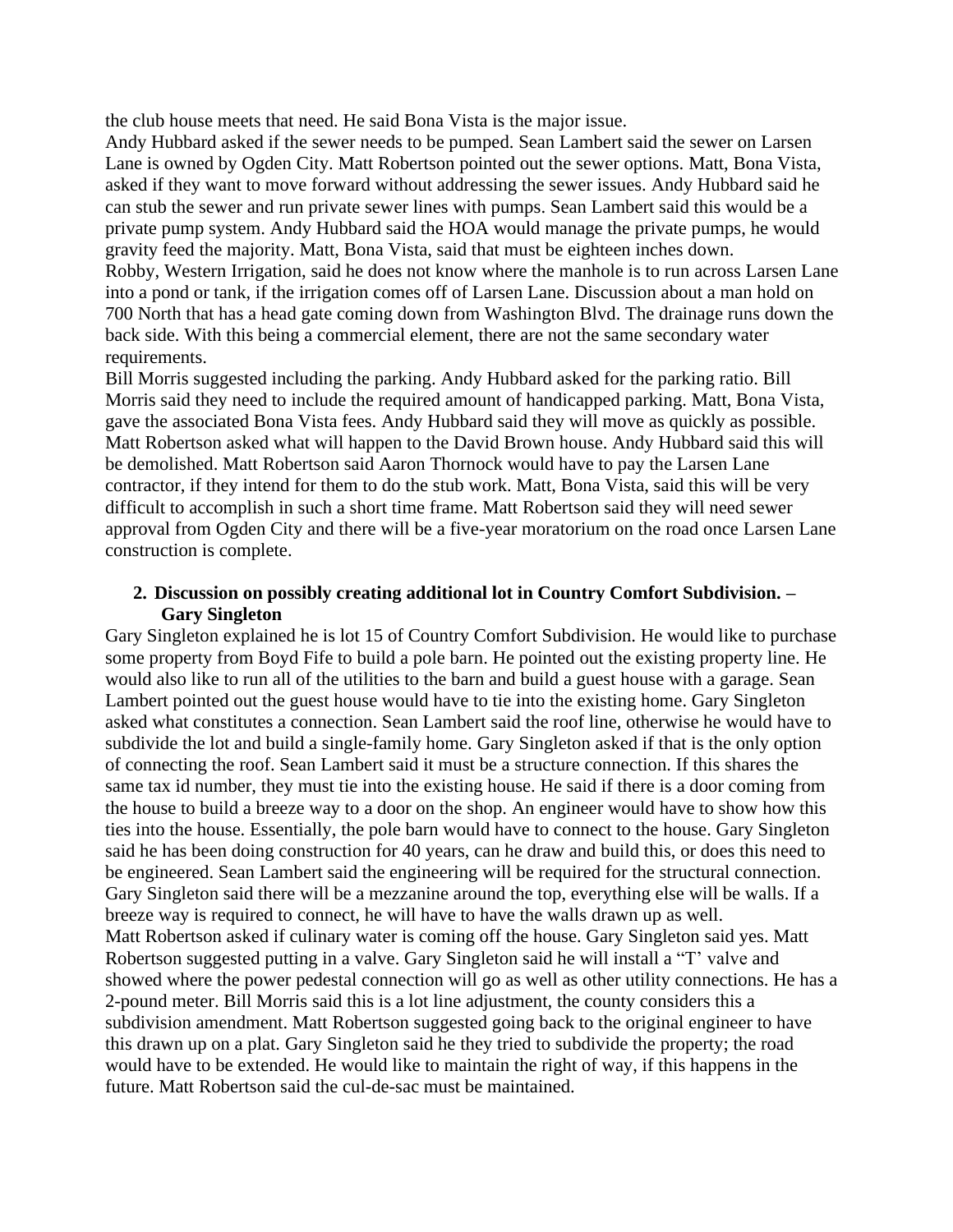## **3. Continuing Projects.**

Pat Burns said the main issue on his project is how to get secondary water to the property. Andy Hubbard said they will be connecting into the irrigation and pressurizing the system with a pump. Sean Lambert there has not been any discussion with Randy Marriott from Western Irrigation. Robby, Western Irrigation, said this will have to go to the board of directors for approval since this has not been done in the past. He has concern with only one water turn per week. Matt Robertson asked for more details on the pressurized system. Robby, Western Irrigation, said a pond is fine, but pressurizing off the canal is not allowed. Pat Burns said Randy Marriott is the one that suggested this. There is a line that runs but that is gravity fed. Robby asked how will they align with something that has already been in. Sean Lambert pointed out this was not designed as a pressurized system. Matt Robertson said that is a problem to the pressurized system requirement. Bona Vista will not give water, without a secondary system. Andy Hubbard asked for specific lines. Matt Robertson described the areas where the crossing exists. Andy Hubbard said without pressurizing off the canal, they must install a pond and pressurize off that. Pat Burns said he has done everything he has been asked to do by the city. Sean Lambert responded except the approval of the secondary system. Brief discussion was given about the possibility of changing the zoning to commercial.

Robby said the decision must be made by the board, who meet once a year, unless they need to meet outside of that. He listed who is currently on the board. Pat Burns said he can get secondary water to the property. Matt, Bona Vista, said he needs a set of approved plans to allow the road stub. He said they are replacing lines on 700 North but they would not gain enough pressure from that side. If a house catches fire, they must produce enough water in the lines in every subdivision.

Matt Robertson again reminded Pat Burns these plans must be finalized before April  $1<sup>st</sup>$  to meet the Larsen Lane contractor's deadline. He said the water pressure would be much better off of Larsen Lane. Robby, Western Irrigation, said an approved pressurized system would include 3 acre feet per acre of ground. 10 shares equal one-acre foot per week.

Matt, Bona Vista, said there are still several issues that must be addressed. Pat Burns said he has been to six meetings to discuss this. Sean Lambert said he has not provided designed plans to meet the city's requirements to receive approval. Andy Hubbard said he needs to know what direction they are able to go. Robby, Western Irrigation, said he has irrigation shares. Sean Lambert said they discussed earlier the possibility of trading ponds with Thoroughbred Meadows but they will not be able to do that now. Matt, Bona Vista, asked if there will be an HOA, stating if home owner's try to connect their secondary water systems to culinary, they will be kicked out of the system. Sean Lambert suggested Pat Burns talk to Pine View. Pat Burns said they will not even consider this. Sean Lambert said they even offered to put a new line in for Pine View with the new road.

Andy Hubbard asked if the city would consider changing this to commercial. Sean Lambert said there is not time for a rezone at this point so it is hard to make a determination about that. Pat Burns said he does not feel like there would be support from surrounding property owners for commercial. Matt, Bona Vista, said they must prove they have enough water shares and show an approved plan to receive an approval letter. Andy Hubbard said they can provide a flow letter. Matt, Bona Vista, said they need an approved subdivision plan and pay the fees. Matt Robertson said Pat will need a new water service and sewer to the remaining house.

Grover Wilhelmsen asked if the detention basin can be used as the pond. Sean Lambert said we do not have any in the city currently. There is plenty of drainage to keep the water off the road. Andy Hubbard said there is a pond to catch but the depth of water and house foot prints and